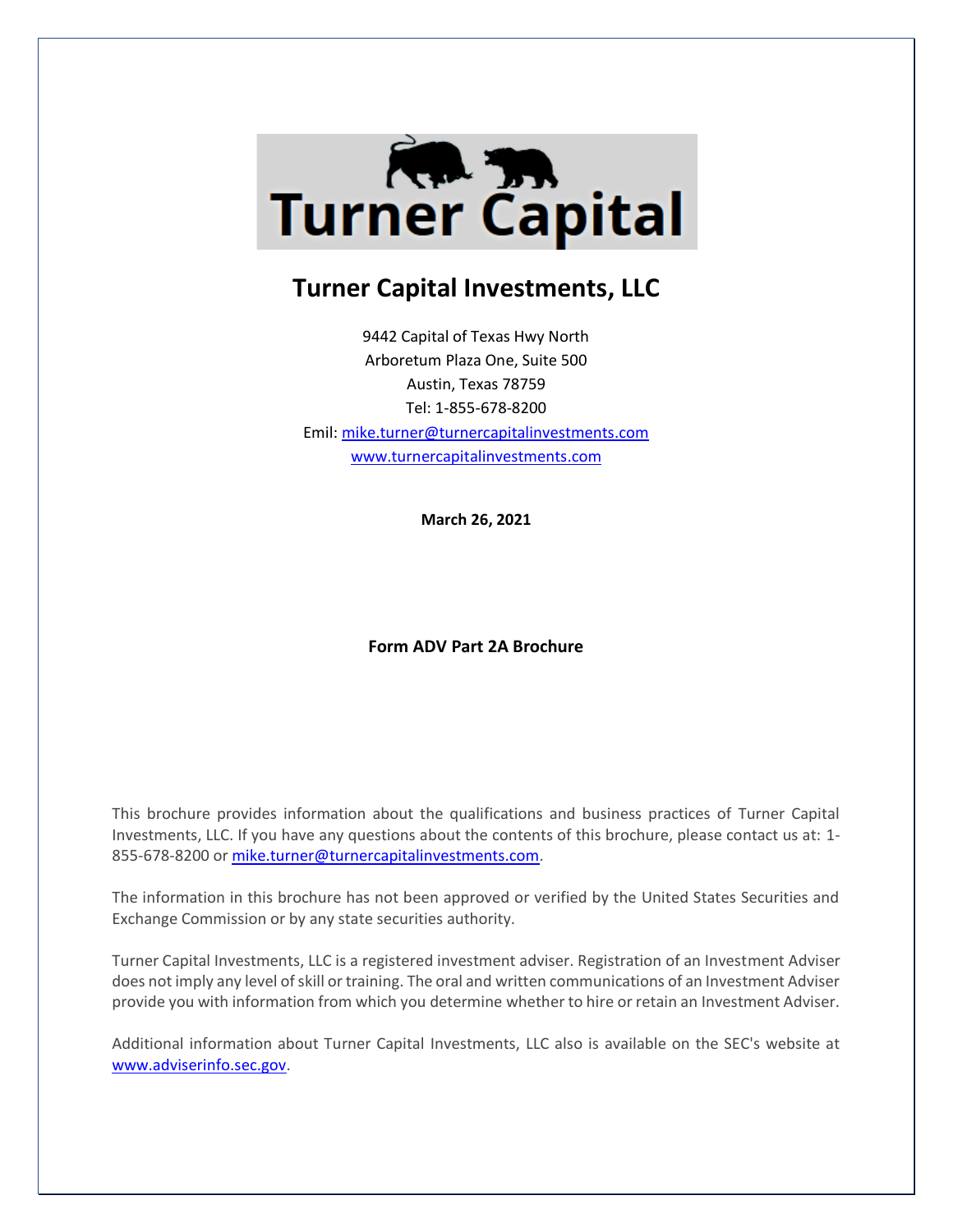## **Material Changes - Item 2**

The purpose of this page is to inform you of any material changes since the previous version of this brochure:

On March 5, 2021, we submitted our annual updating amendment filing for fiscal year 2020. We have updated Item 4 of our Form ADV Part 2A Brochure to disclose discretionary assets under management of approximately \$116,901,000, and non-discretionary assets under management of approximately \$117,000.

We review and update our brochure at least annually to make sure that it remains current. If you would like to receive a copy of our most recent Form ADV Part 2 Brochure, please contact us at: 1-855-678-8200 or [mike.turner@turnercapitalinvestments.com](mailto:mike.turner@turnercapitalinvestments.com)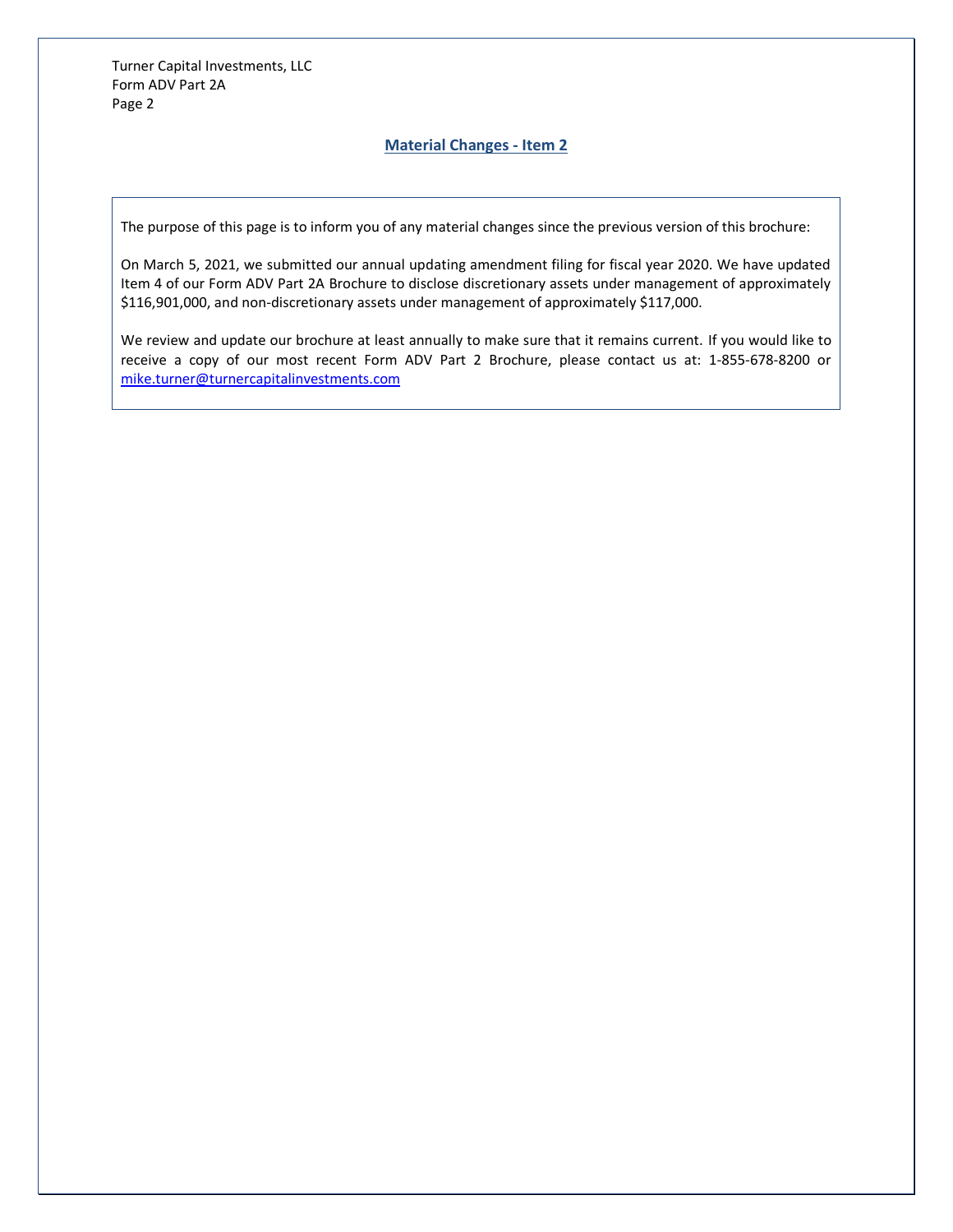# **Table of Contents - Item 3**

# **Contents**

| Code of Ethics, Participation or Interest in Client Transactions and Personal Trading - Item 11  8 |
|----------------------------------------------------------------------------------------------------|
|                                                                                                    |
|                                                                                                    |
|                                                                                                    |
|                                                                                                    |
|                                                                                                    |
|                                                                                                    |
|                                                                                                    |
|                                                                                                    |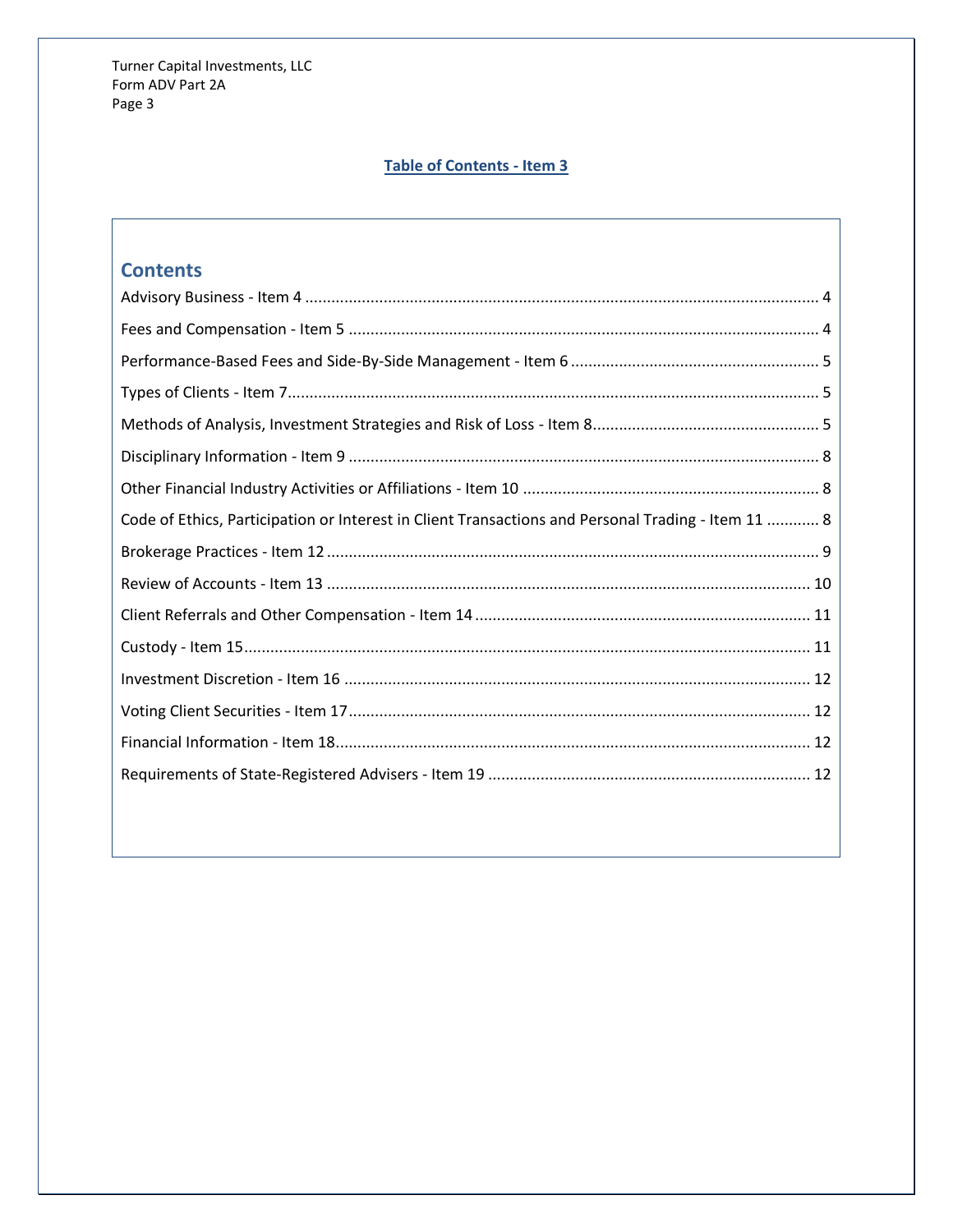#### **Advisory Business - Item 4**

<span id="page-3-0"></span>Turner Capital Investments, LLC ("TCI" of "the firm") is a registered investment adviser based in Austin, Texas. The firm has been providing investment advisory services since 2008. Michael Turner is the owner and managing member of TCI having experience in trading, investing, and risk management in the securities industry since 1997. He may consult with other TCI employees to determine the securities to be purchased or sold in the portfolios.

#### How We Design Your Program

Advisory services offered to TCI clients is predicated on strategies that take into account various aspects of the client's personal circumstances, particularly the client's investment goals, time horizon, age and risk tolerance based on information and investment criteria provided to TCI by the client.

Each client will receive individualized investment treatment, as follows:

- Each client's account is managed on the basis of the client's financial situation and investment objectives and any reasonable investment restrictions the client may impose;
- TCI obtains sufficient client information to be able to provide individualized investment advice to the client;
- TCI is reasonably available to consult with the client;
- Each client is able to impose reasonable investment restrictions on the management of the account;
- Each client receives a monthly statement, from the custodian of his or her account, with a description of all account activity; and
- Each client retains ownership of the securities and funds in the account, e.g. the ability to withdraw securities, vote securities, among others.

TCI client portfolios are generally non-diversified. We take a more focused approach to asset allocation and focus exclusively on stocks and ETFs. We do not attempt to keep client accounts balanced within asset classes, bonds or mutual funds. While we do monitor the percentage allocation of client capital among various equity sectors, no particular rule or methodology is used to limit client capital among equity sectors. Investors who seek a more diversified approach to investing in the stock market should not consider TCI for money management services.

## Wrap Fee Programs

We do not sponsor, manage, or participate in any wrap fee programs.

## Assets Under Management

As of February 10, 2021, TCI had discretionary assets under management of approximately \$116,901,000, and non-discretionary assets under management of approximately \$117,000.

## **Fees and Compensation - Item 5**

<span id="page-3-1"></span>TCI accepts client assets in the form of cash, and at TCI's discretion may also accept liquid securities that trade on the NYSE, NASDAQ, and AMEX, to fund accounts for discretionary trading. The brokerage services may require the client to pay costs directly to the custodian of the client's account in addition to TCI's fee in every respect with regard to trades and transaction costs, margin interest and stock borrowing costs, wire transfer and electronic fund fees, custody fees and other administrative fees, and taxes on brokerage accounts. Exchange traded funds also charge internal management fees, which are disclosed in a fund's prospectus. Such charges, fees and commissions are exclusive of and in addition to TCI's fee, and TCI shall not receive any portion of these commissions, fees, and costs.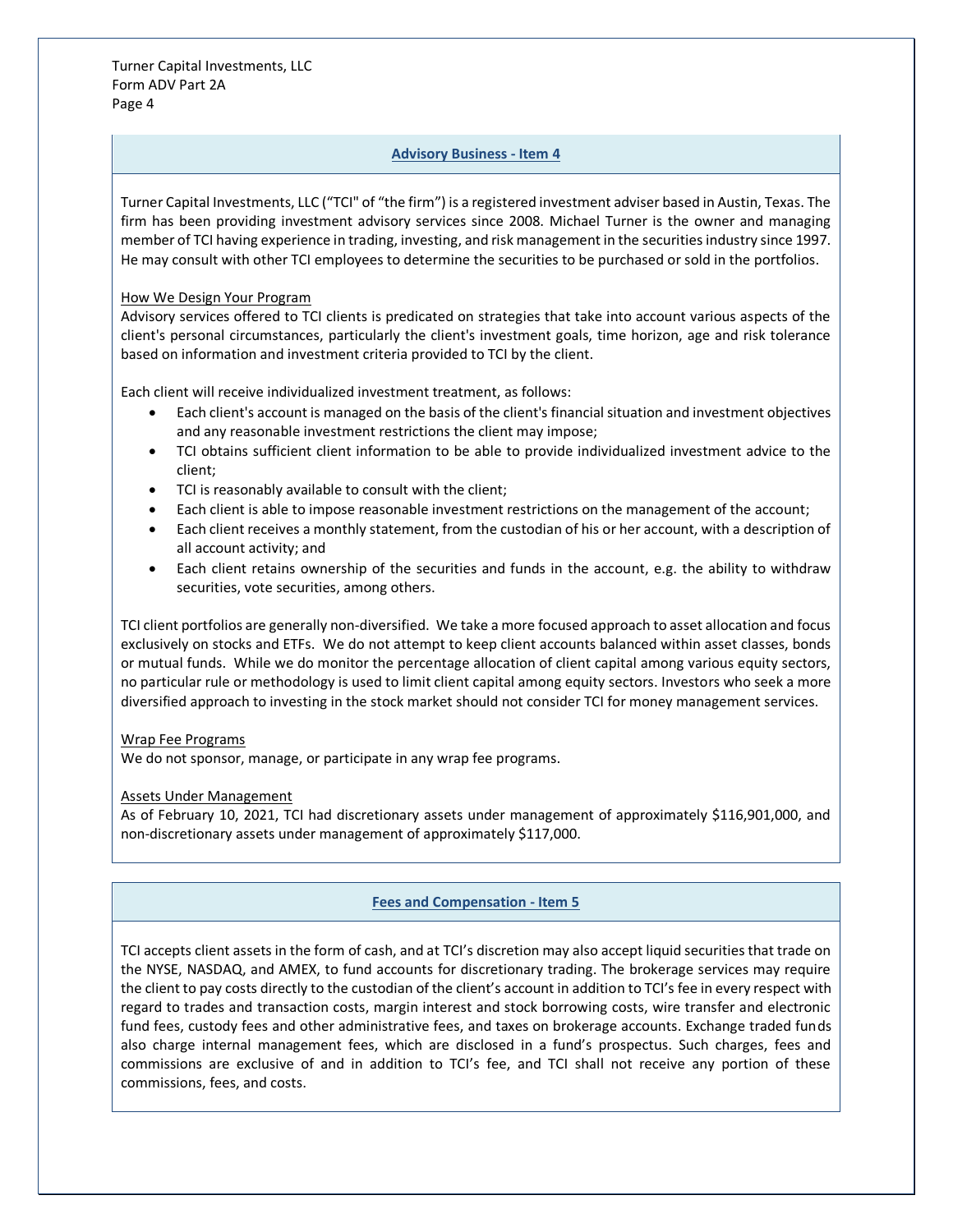The TCI management fee shall not exceed 2% or the maximum allowed per client's state of residence, whichever is less. The fees and expenses in connection with these advisory services may be higher or lower than the cost of similar services offered through other financial firms or the fees associated with other financial services. The TCI annual management fee structure is as follows:

- 2.00% for family aggregated accounts of less than \$250,000
- 1.50% for family aggregated accounts of \$250,000 to \$1,000,000
- 1.25% for family aggregated accounts of \$1,000,000 to \$3,000,000
- 1.00% for family aggregated accounts of \$3,000,000 and above

 $1/12$ <sup>th</sup> of the annual fee is assessed and collected from client accounts each month in advance based on the NAV (net asset value) of the client account(s) at the beginning of each month. Clients are not assessed a management fee in the calendar month that the client account(s) is (are) funded. Likewise, TCI does not prorate management fees for the exit month in which the client discontinues to use TCI for account management.

<span id="page-4-0"></span>TCI offers a subscription to its weekly newsletter.

## **Performance-Based Fees and Side-By-Side Management - Item 6**

TCI does not charge any performance-based fees (fees based on a share of capital gains on or capital appreciation of the assets of a client). TCI is compensated from the fees based on assets under management.

## **Types of Clients - Item 7**

<span id="page-4-1"></span>TCI intends to provide advice and services to affluent individuals, as well as corporations, partnerships, trusts and other legal entities. A minimum of \$100,000 of assets under management is generally required to open a relationship with Turner Capital Investments, LLC. The minimum investment amount may be negotiable under certain circumstances, including the total relationship with Turner and the size of the account(s).

## **Methods of Analysis, Investment Strategies and Risk of Loss - Item 8**

<span id="page-4-2"></span>TCI's investment strategy is very active and market directional. We change investment strategies based on market trends. TCI uses the following approach to trading and managing client stock portfolios:

- Trading decisions and investments (including, but may not be limited to, equities, exchange traded funds, cash, and cash equivalents) held in client portfolios are at the complete discretion of the portfolio manager.
- The manager has access to TCI's proprietary computer programs that utilize an evolving set of mathematical algorithms that provide the portfolio manager with market and equity analysis that the portfolio manager may or may not use in the management of client accounts.
- TCI's ongoing research and development effort has the goal of incrementally improving the efficacy of the analysis generated by the TCI computer programs, including better equity selection, timing of entry, timing of exits, and down-side risk mitigation. The computer programs are under continual modification. New or changed algorithms are tested in studies that are based on historical markets to determine the efficacy of each proposed algorithm addition or change in historical markets.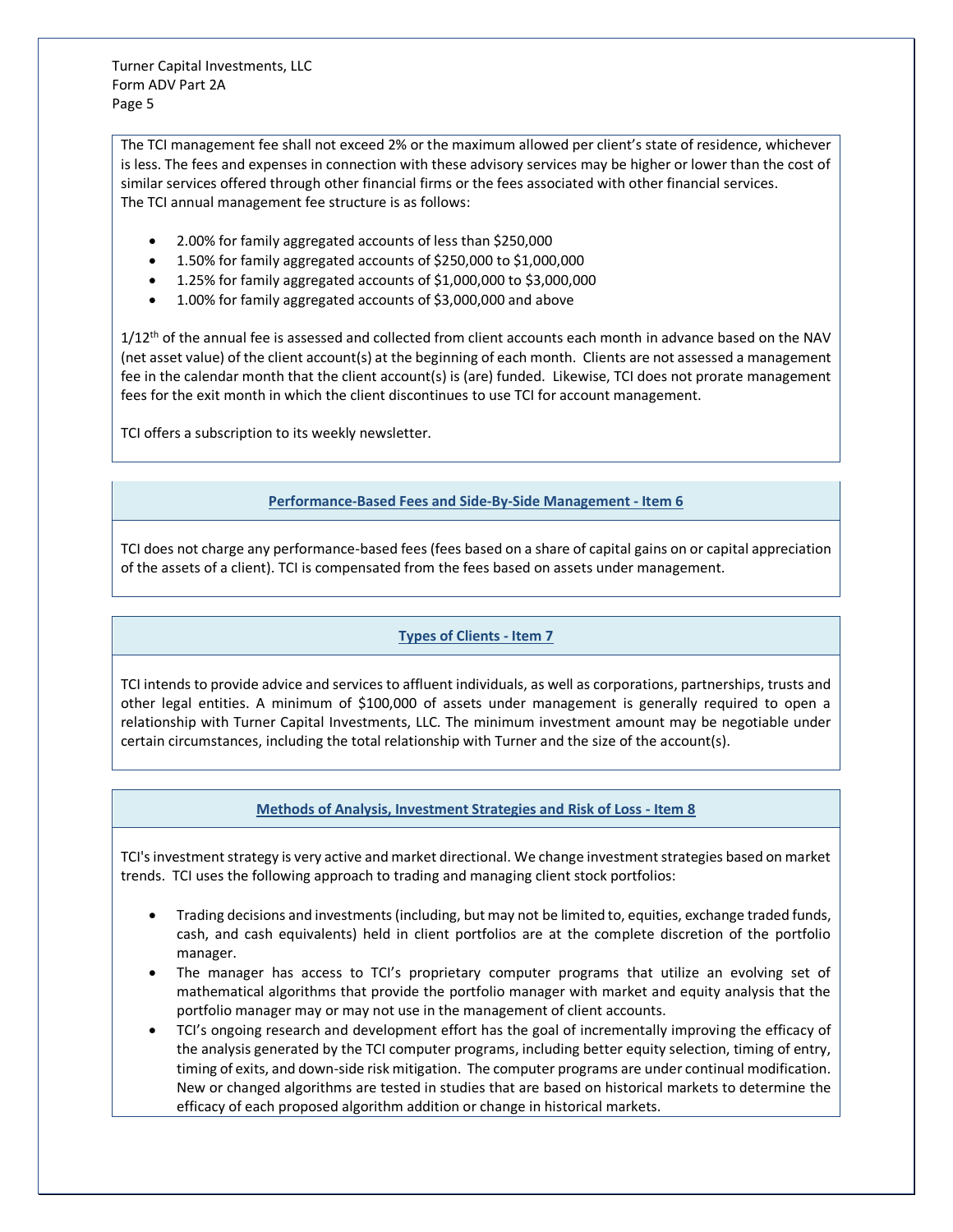Below is a table of the various elements of each strategy and the commonality of these elements among the strategies:

## **Profile of the Turner Capital Investment Strategies**

| <b>Portfolio Strategy Component</b>                                                                                    | <b>Tactical</b><br>Growth | Leveraged<br>Index | <b>Turner Quant</b><br>Advantage | <b>Diversified Income</b> |
|------------------------------------------------------------------------------------------------------------------------|---------------------------|--------------------|----------------------------------|---------------------------|
| Conservative Growth                                                                                                    | $\checkmark$              | $\checkmark$       | $\checkmark$                     |                           |
| Income Focused                                                                                                         |                           |                    |                                  | ✓                         |
| <b>Primarily Closed-End Funds Focus</b>                                                                                |                           |                    |                                  | ✓                         |
| <b>Utilizes</b><br>Rules-Based<br>Fundamental<br>Analysis when holding stocks                                          | ✓                         |                    | ✓                                | ✓                         |
| Utilizes Rules-Based Technical Analysis                                                                                | $\checkmark$              | ✓                  | ✓                                | ✓                         |
| In Bull Markets, no more than 30%<br>invested in any one Sector and no more<br>than 20% in any one Industry            | ✓                         |                    |                                  |                           |
| \$250,000 Minimum Account Size with a<br>minimum total of \$500,000 following<br>one or more Turner Capital strategies |                           |                    | ✓                                |                           |
| \$100,000 Minimum Account Size                                                                                         |                           |                    |                                  | ✓                         |
| \$50,000 Minimum Account Size                                                                                          | ✓                         | ✓                  |                                  |                           |
| Account Types: cash, trusts, taxable<br>non-taxable IRAs, Business,<br>IRAs,<br>Rollover IRAs, Partnerships, etc.      | ✓                         |                    |                                  | ✓                         |
| 24/7 client access to account                                                                                          | ✓                         | ✓                  | ✓                                | ✓                         |
| Year-End Transaction Results Reporting<br>for Tax Purposes                                                             | ✓                         | ✓                  |                                  | ✓                         |
| Free Subscription to Turner Trends<br>Tools                                                                            | ✓                         | ✓                  | ✓                                | ✓                         |
| In Bull Markets, strategy focuses on<br>fundamentally strong, up-trending<br>stocks                                    | $\checkmark$              |                    | ✓                                |                           |
| In Bull Markets, strategy focuses on<br>highly capitalized, very liquid, up-<br>trending ETFs                          |                           |                    |                                  |                           |
| In Neutral Markets, strategy focuses on<br>raising cash                                                                | ✓                         | ✓                  |                                  | ✓                         |
| Uses 2x Leveraged ETFs                                                                                                 |                           | ✓                  |                                  |                           |
| Uses 3x Leveraged ETFs                                                                                                 |                           |                    | ✓                                |                           |
| In Bear Markets, strategy focuses on<br>holding inverse ETFs                                                           | ✓                         | ✓                  |                                  |                           |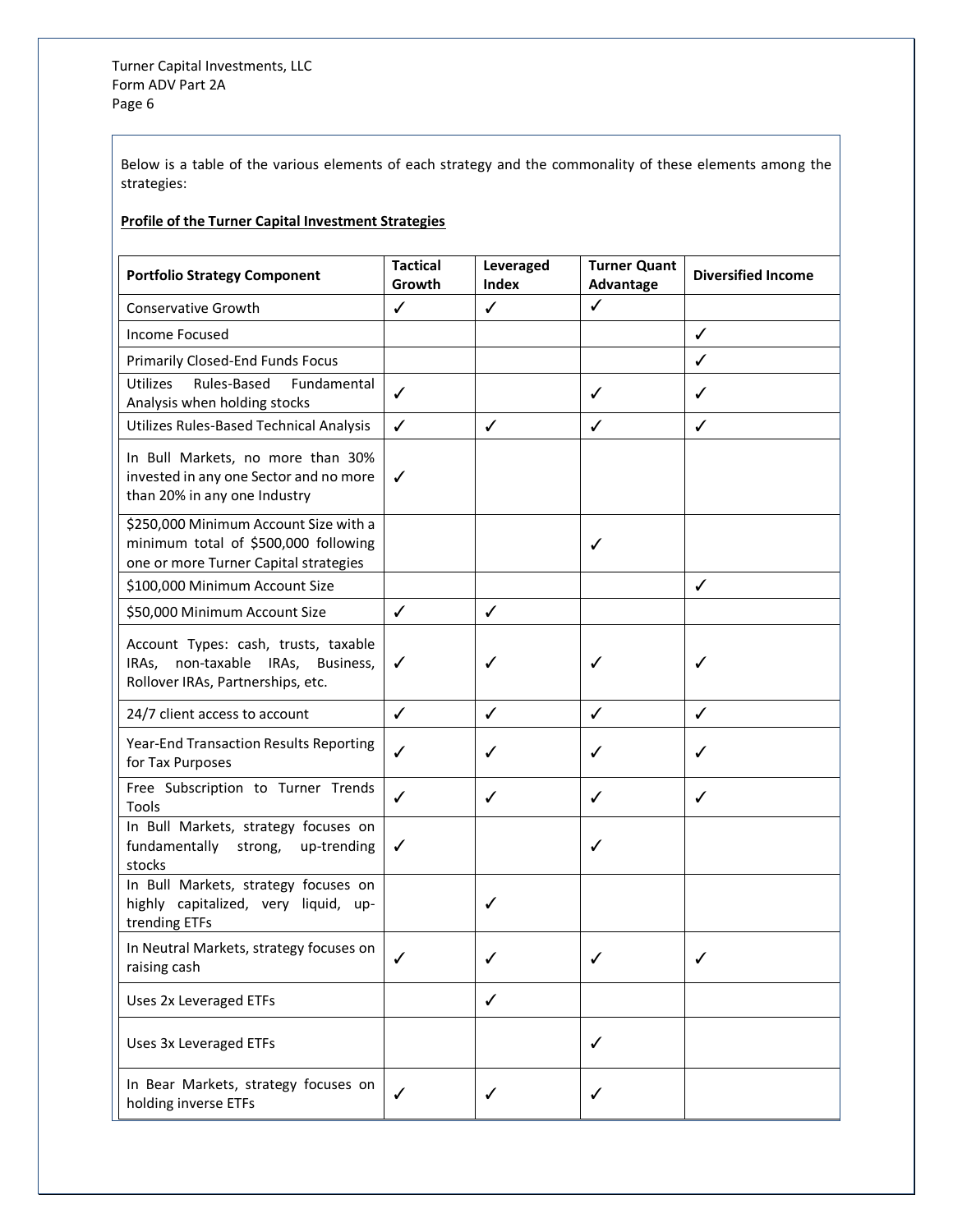| In Bear Markets, strategy focuses on<br>holding cash |          |          |            |          |
|------------------------------------------------------|----------|----------|------------|----------|
| May hold Covered Calls and Naked Puts                |          |          |            |          |
| <b>Benchmark</b>                                     | S&P 500  | S&P 500  | S&P 500    | S&P 500  |
| Relative Risk Comparison                             | Moderate | Moderate | Aggressive | Moderate |

Investor Profile – Clients who decide to use TCI in the management of the client's capital must:

- Understand that only the risk capital should be used, and
- Agree to only use risk capital that the client can afford to lose and should such loss occur, it would not change the lifestyle of the client, and
- Be willing to accept greater risk of loss of capital than investing in the S&P 500 Index, and
- Understand that certain investment strategies may not be appropriate for certain individuals based on age and risk tolerance.

Keep in mind that depending on when you became a TCI client, your account's results will vary from those of other TCI clients and any model portfolios that may be used by TCI.

You should not place your funds into a TCI managed account unless you understand the extent of your exposure to risk. Trading in the stock market is not suitable for all investors. You should carefully consider whether trading in the stock market is appropriate for you in light of your experience, objectives, financial resources and other relevant circumstances. Generally, the strategies employed by TCI are not appropriate for someone of limited resources and limited investment or trading experience and low risk tolerance.

The shares of an ETF commonly represent an interest in a group of securities that track an underlying benchmark or index. A leveraged ETF generally seeks to deliver multiples of the daily performance of the index or benchmark that it tracks. An inverse ETF generally seeks to deliver the opposite of the daily performance of the index or benchmark that it tracks. Inverse ETFs often are marketed as a way for investors to profit from, or at least hedge their exposure to, downward-moving markets. Some ETFs are both inverse and leveraged, meaning that they seek a return that is a multiple of the inverse performance of the underlying index. To accomplish their objectives, leveraged and inverse ETFs use a range of investment strategies, including swaps, futures contracts and other derivative instruments. Most leveraged and inverse ETFs reset each day, which means they are designed to achieve their stated objective on a daily basis. With the effects of compounding, over longer timeframes the results can differ significantly from their objective. Because inverse ETFs reset each day, leveraged and inverse ETFs typically are inappropriate as an intermediate or long-term investment. They may be appropriate, however, if recommended as part of a sophisticated trading or hedging strategy that will be closely monitored by a financial professional.

Margin is suitable only for the knowledgeable investor who understands the risks, has the financial capacity and willingness to incur potentially substantial losses, and has sufficient liquid assets to meet applicable margin requirements. In this regard, if the value of the instrument on margin moves against the investor's position, the Custodian of the investor's account may request significant additional margin payments. If an investor does not make such margin payments, the Custodian may liquidate stock or other positions in the investor's account, with little or no prior notice in accordance with the Custodian's margin agreement.

All securities trading is speculative in nature and involves the potential for substantial risk of loss. For that reason, you should understand that you should only place funds into a TCI managed account that you can afford to lose. All trading decisions made in your TCI managed account could result in a substantial loss of value of your account.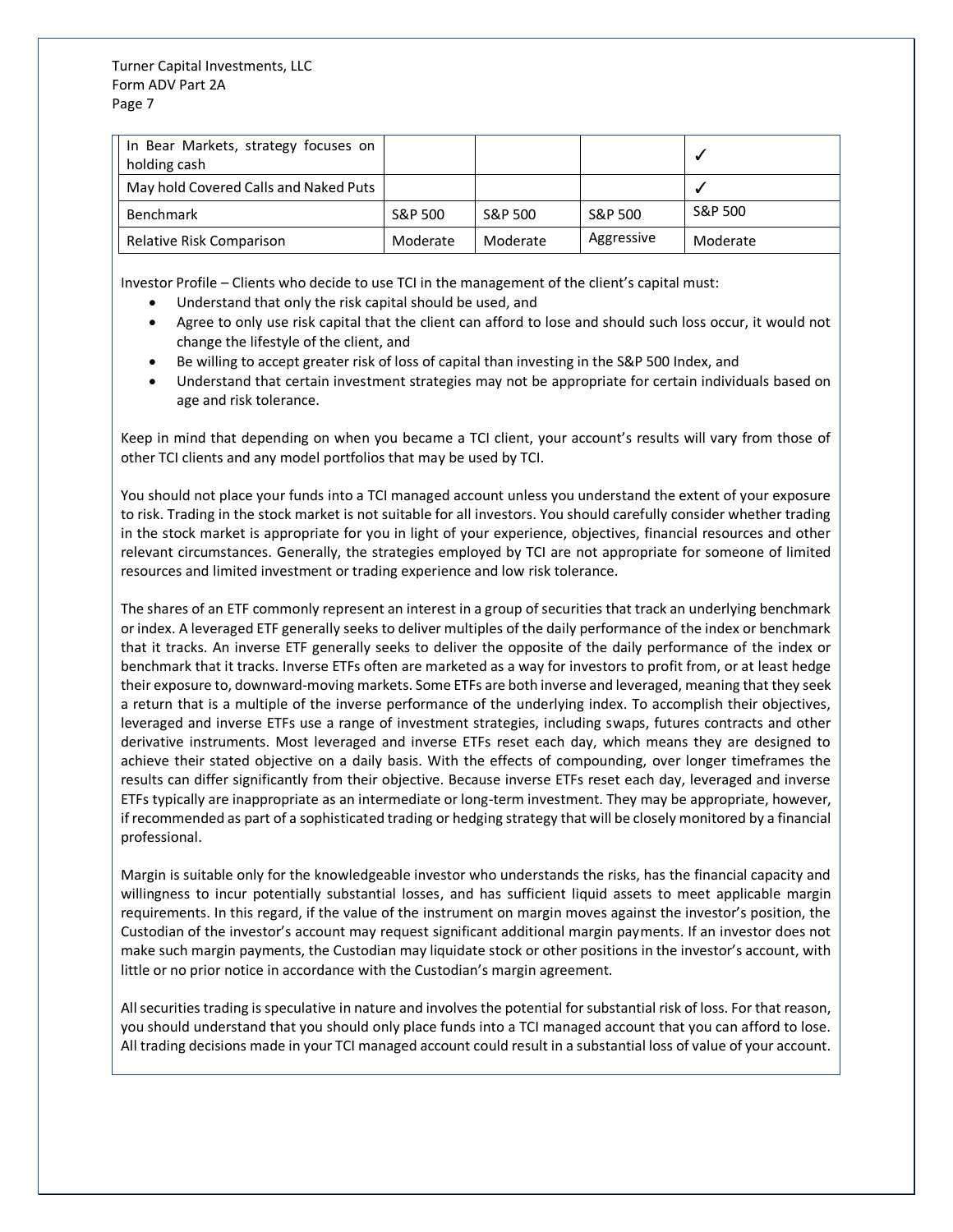THERE IS NO GUARANTEE THAT THE SYSTEMS, INDICATORS, OR TRADING SIGNALS OR STRATEGIES USED BY TCI WILL RESULT IN PROFITS OR THAT SAID INVESTMENT STRATEGIES WILL NOT RESULT IN SUBSTANTIAL LOSSES IN YOUR ACCOUNT.

## **Disciplinary Information - Item 9**

<span id="page-7-0"></span>Registered investment advisers are required to disclose all material facts regarding any legal or disciplinary events that would be material to your evaluation of TCI or the integrity of TCI's management.

A. A criminal or civil action in a domestic, foreign or military court of competent jurisdiction. TCI does not have anything to report for this item.

B. An administrative proceeding before the SEC, any other federal regulatory agency, any state regulatory agency, or any foreign financial regulatory authority. TCI does not have anything to report for this item.

C. A self-regulatory organization proceeding. TCI does not have anything to report for this item.

## **Other Financial Industry Activities or Affiliations - Item 10**

<span id="page-7-1"></span>TCI and Mr. Turner do not have any other industry affiliations and are not registered with nor have an application pending to register: as a broker-dealer or registered representative of a broker-dealer; as a futures commission merchant, commodity pool operator, commodity trading advisor, or an associated person with any of the foregoing entities; or with another investment adviser. TCI may solicit clients on behalf of another investment advisor and would receive a portion of the advisory fees paid by clients to the other investment advisor.

## **Code of Ethics, Participation or Interest in Client Transactions and Personal Trading - Item 11**

#### <span id="page-7-2"></span>Code of Ethics

TCI has a written Code of Ethics that covers the following areas: Prohibited Purchases and Sales Insider Trading, Personal Securities Transactions, Exempted Transactions, Prohibited Activities, Conflicts of Interest, Gifts and Entertainment, Confidentiality, Service on a Board of Directors, Compliance Procedures Compliance with Laws and Regulations, Personal Securities Transactions, Procedures and Reporting, Certification of Compliance, Reporting Violations, Compliance Officer Duties, Training and Education, Record keeping, Annual Review, and Sanctions. You have a right to see our Code of Ethics, a copy of which can be requested through Mr. Turner and TCI.

#### Participation or Interest in Client Transactions and Personal Trading

TCI, its affiliates, or its associated persons may buy or sell securities identical to those recommended to customers for their personal accounts. In addition, any related person(s) may have an interest or position in a certain security(ies) which may also be recommended to a client. TCI, its affiliates, or its associated persons may purchase or sell securities for their own account that may be materially different from those recommended to clients.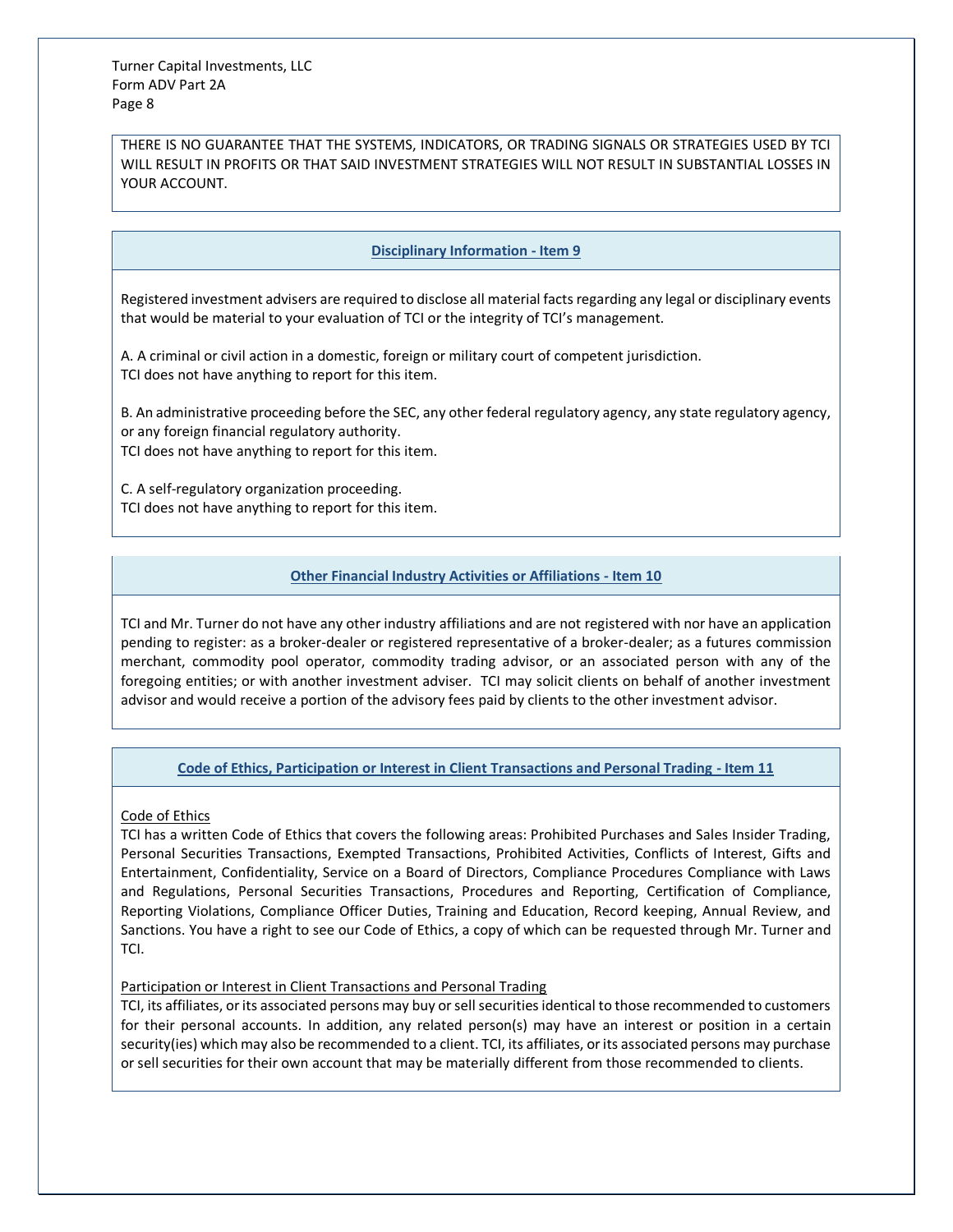At the present time, no officers, directors, or employees participate as board members or service providers of publicly traded companies. At such time as any officers, directors, and employees of TCI participate as board members or service providers of publicly traded companies and may be compensated by such companies for their services, TCI will revise this Brochure to so indicate. At that time, TCI may recommend the purchase or sale of securities of these companies as appropriate. TCI has policies and procedures in place to ensure the interests of its clients are placed above those of TCI, its affiliates and its associated persons. For example, there are: (i) restrictions as to when TCI and its associated persons may purchase or sell securities recommended by Turner Capital Investments, LLC; (ii) policies in place to prevent the misappropriation of material non-public information; (iii) policies and procedures to manage conflict of interest; and (iv) such other policies and procedures reasonably designed to comply with federal and state securities laws.

It is the expressed policy of TCI that no person employed by it may purchase or sell any security prior to a transaction(s) being implemented for a Client account, and therefore preventing such employees from benefitting from transactions placed on behalf of Client accounts.

As these situations represent a conflict of interest, TCI has established the following restrictions in order to ensure its fiduciary responsibilities:

- 1. Directors, officers or employees of TCI shall not buy or sell securities for their personal portfolio(s) where their decision is substantially derived, in whole or in part, by reason of his or her employment unless the information is also available to the investing public on reasonable inquiry. No associated person of TCI shall put his or her own interest above that of TCI's clients.
- 2. TCI maintains a list of all securities holdings for itself, and its associated persons, with access to its securities recommendations. These holdings are reviewed on a regular basis by an appropriate officer/individual of TCI.
- 3. TCI emphasizes the unrestricted right of the client to decline to implement any advice rendered, except in situations where TCI is granted discretionary authority of the client's account.
- 4. TCI requires that all employees must act in accordance with all applicable Federal and State regulations governing registered investment advisory practices.
- 5. Any employee not in observance of the above may be subject to termination.

## **Brokerage Practices - Item 12**

<span id="page-8-0"></span>TCI will make a reasonable inquiry into the client's financial situation, investment experience, and investment objectives before providing any investment advice or services. The purchase or sale of securities would be made only after TCI has reasonably determined that such purchases or sales were suitable to the client's financial situation, investment experience, and its investment objectives in the context of the client's entire portfolio. Discretionary accounts will receive continuous or regular supervision.

Clients will enter into written trading authorization with broker at which client's funds will be held providing TCI authorization as the client's attorney-in-fact to buy, sell, trade or otherwise dispose of financial instruments through the broker. TCI intends to execute trades with and through floor brokers and traders on the floors of various exchanges. TCI will select brokerage firms in a manner consistent in most cases with principals of best execution and price. Other considerations may include clearance, settlement, custody, record keeping and similar services as may be allocable to such client. Concerning exchange floor brokers, TCI intends that price and execution is the basis for such use.

TCI has authority to determine, without obtaining specific client consent, the commission rates paid to brokers who execute client securities transactions, although TCI does not always exercise this authority. On those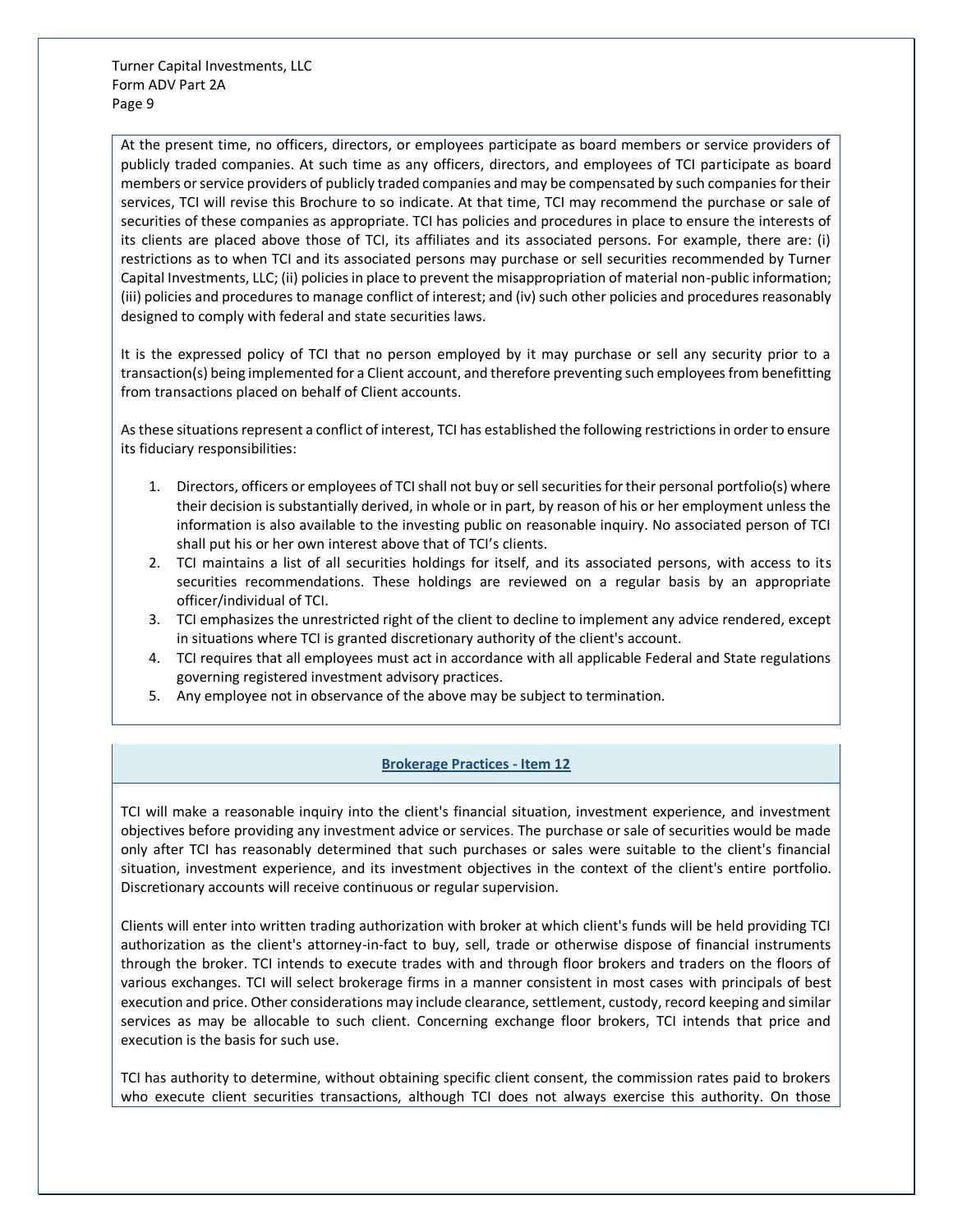occasions it does, TCI's selection of a broker is guided by the principles of best execution and price as well as the weighting of other considerations such as clearance, settlement, custody, record-keeping, and similar services.

TCI participates in TD AMERITRADE's institutional customer program and may recommend TD AMERITRADE to Clients for custody and brokerage services. There is no direct link between TCI's participation in the program and the investment advice it gives to its Clients, although TCI receives economic benefits through its participation in the program that are typically not available to TD AMERITRADE retail investors. These benefits include receipt of duplicate Client statements and confirmations*;* access to a trading desk serving adviser participants; access to block trading (which provides the ability to aggregate securities transactions for execution and then allocate the appropriate shares to Client accounts); the ability to have advisory fees deducted directly from Client accounts; access to an electronic communications network for Client order entry and account information; access to mutual funds with no transaction fees and to certain institutional money managers; and discounts on compliance, marketing, research, technology, and practice management products or services provided to TCI by third party vendors. TD AMERITRADE may also have paid for business consulting and professional services received by TCI's related persons. Some of the products and services made available by TD AMERITRADE through the program may benefit TCI but may not benefit its Client accounts. These products or services may assist TCI in managing and administering Client accounts, including accounts not maintained at TD AMERITRADE. Other services made available by TD AMERITRADE are intended to help TCI manage and further develop its business enterprise. The benefits received by TCI or its personnel through participation in the program do not depend on the amount of brokerage transactions directed to TD AMERITRADE. As part of its fiduciary duties to clients, TCI endeavors at all times to put the interests of its clients first. Clients should be aware, however, that the receipt of economic benefits by TCI or its related persons in and of itself creates a potential conflict of interest and may indirectly influence TCI's choice of TD AMERITRADE for custody and brokerage services.

TCI typically enters purchase and sell orders for all accounts within a portfolio as a block trade which provides the ability to aggregate securities transactions for execution and then TCI allocates the appropriate shares to client accounts. The number of shares allocated is based on the percentage of the portfolio that is attributable to the client account. This enables TCI to enter one order for all client accounts simultaneously and then to provide all client accounts with the same execution price, which is the average of all of the execution prices.

#### **Review of Accounts - Item 13**

<span id="page-9-0"></span>Michael Turner is the owner, manager, and Chief Investment Strategist of TCI. As such he is responsible for supervision of all associated persons, including himself. The Strategies and client accounts will be reviewed by Mr. Turner, or other appropriately qualified associated person, typically on a daily basis in the course of providing Advisory services. Mr. Turner may consult with TCI's compliance consultant, or independent legal counsel, who will be available to review accounts with Mr. Turner for compliance with applicable state and federal regulations. Mr. Turner will be making suitability determinations based upon information known or obtained from such client. The Strategies and client accounts usually will be reviewed on a daily basis by Mr. Turner as appropriate based upon the client's objectives, financial situation and investment experience. The Strategies and account reviews also may be triggered by performance variance, changing developments with respect to specific holdings, changing market conditions or changing client circumstances.

TD AMERITRADE maintains actual custody of your assets. You should receive account statements from TD Ameritrade on no less than a quarterly basis. You should review the account statements you receive from TD Ameritrade. TCI does not provide account statements.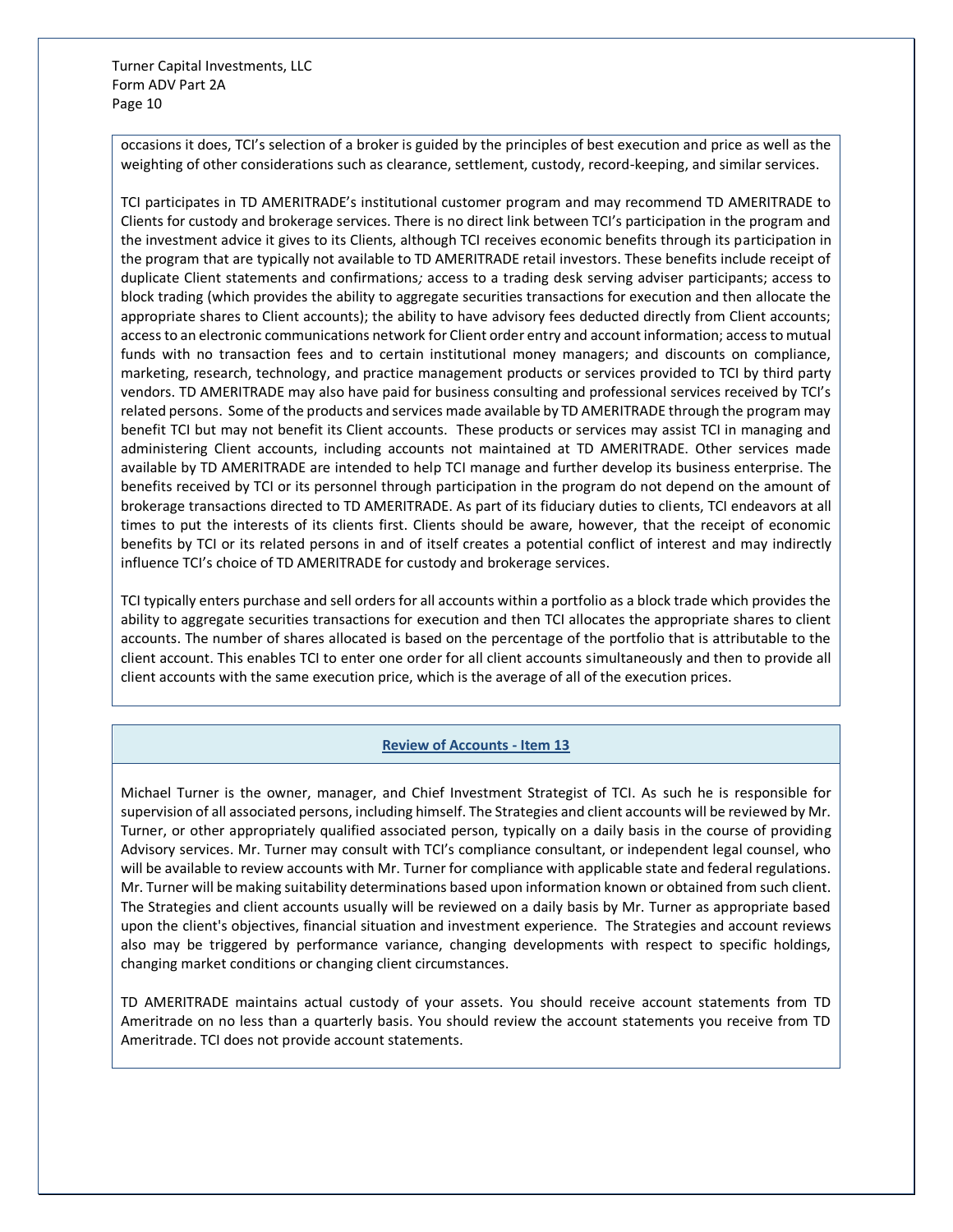#### **Client Referrals and Other Compensation - Item 14**

<span id="page-10-0"></span>TCI may engage solicitors to whom it pays a portion of the advisory fees paid by clients referred to it by those solicitors. Also, TCI may solicit clients on behalf of another investment advisor and would receive a portion of the advisory fees paid by clients to the other investment advisor. In such cases, this practice is disclosed in writing to the client and TCI complies with the other requirements of Rule 206(4)‐3 under the Investment Advisers Act of 1940, and the state securities regulations in those states in which it is registered, to the extent required by applicable law.

Neither TCI nor its associated persons receive incentives for the recommendation or introduction of investment products. Such compensation could affect TCI's recommendation of such products to its clients. TCI endeavors at all times to put the interests of the clients first as part of its fiduciary duty. TCI does not receive any economic benefits from anyone who is not a client for providing investment advice or other advisory services to TCI's clients.

## **Custody - Item 15**

<span id="page-10-1"></span>Under government regulations, TCI is deemed to have custody of your assets because you authorize us to instruct the custodian, TD AMERITRADE, to deduct our advisory fees directly from your account. TD AMERITRADE maintains actual custody of your assets. You should receive account statements from TD Ameritrade on no less than a quarterly basis. You should review the account statements you receive from TD Ameritrade. TCI does not provide account statements.

TCI intends to suggest brokers providing the best execution and price. The allocation of brokerage business may not necessarily be based solely upon the best execution and price possible but may include clearance, settlement, custody, record keeping, and similar services. Services such as telephone lines, news and quotation equipment, electronic office equipment, account record keeping, on-line financial information, publications, consulting services, data processing and other services as may be used by the client.

TCI does not intend that clients pay any higher fees or charges for services obtainable from other brokers in return for products that would be provided by a suggested broker. TCI intends that general research provided by the broker would service all TCI client accounts. TCI intends that no particular broker will be directed transactions in return for product or service or research services provided during any fiscal year. TCI intends to suggest to client that client's funds be held by a registered broker/dealer. The suggestion of the broker as to where the client's funds are to be held will be consistent with principals of best execution and price but may include other considerations relative to clearance, settlement, custody, record keeping and similar services as may be allocable to such client. TCI will not receive a fee for the suggestion or referral of any client to a particular broker.

TCI participates in the TD AMERITRADE Institutional program. TD AMERITRADE Institutional is a division of TD AMERITRADE, Inc. ("TD AMERITRADE") member FINRA/SIPC. TD AMERITRADE is an independent and unaffiliated SEC-registered broker-dealer and FINRA member. TD AMERITRADE offers to independent investment advisors services which include custody of securities, trade execution, clearance and settlement of transactions. TCI receives some benefits from TD AMERITRADE through its participation in the program.